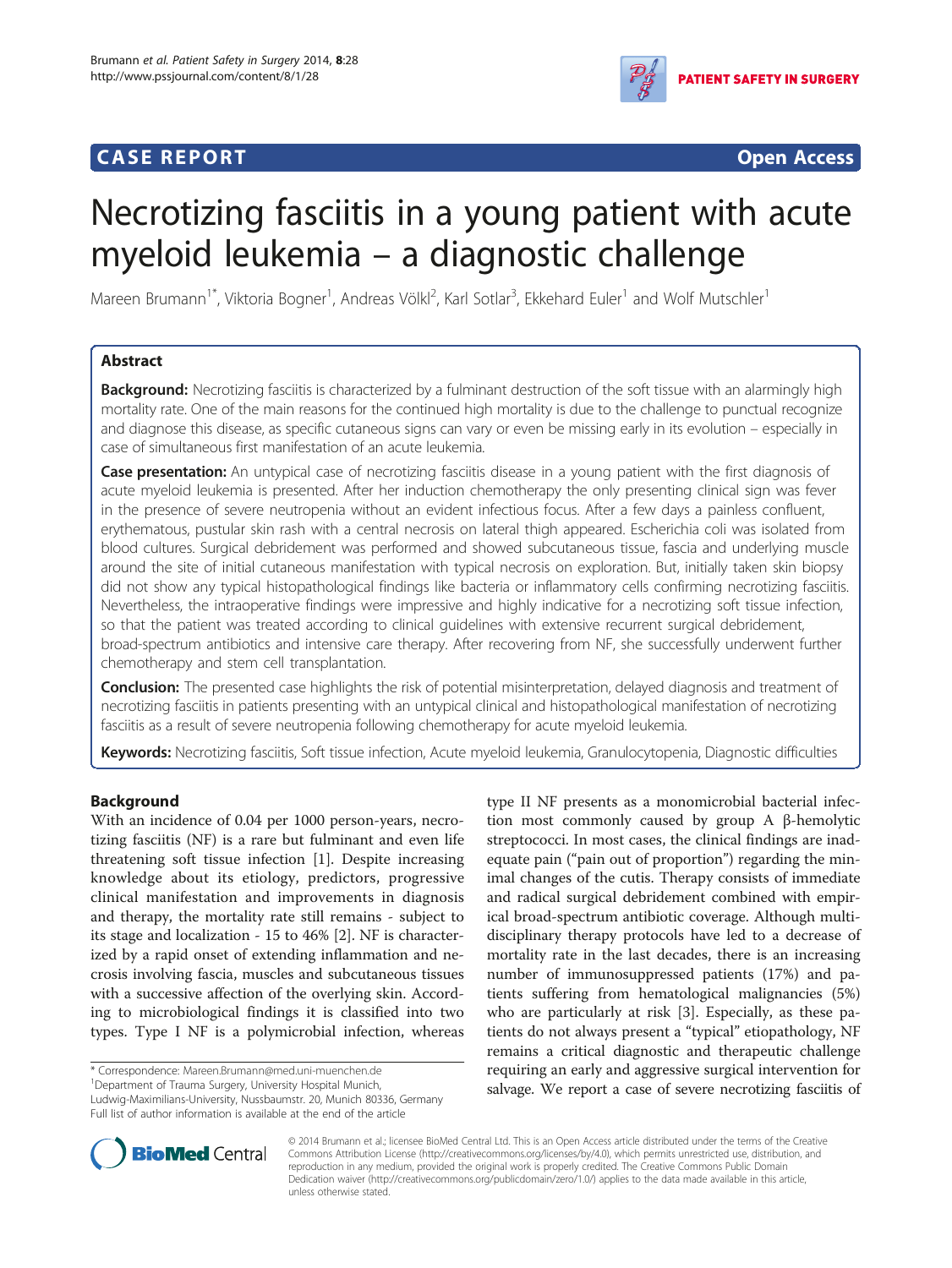the right lower extremity in a young female patient with acute myeloid leukemia.

## Case presentation

A 30-year-old woman from Saudi-Arabia was admitted to our department of internal medicine with the strong suspicion of first manifestation of acute myeloid leukemia. Laboratory testing showed mild anemia and thrombocytopenia with normal leukocyte count. The differential blood cell count, however, showed 47% leukemic blasts. A bone marrow biopsy was performed immediately. With approximately 90% blasts the diagnosis of acute myeloid leukemia (AML) was confirmed. Flow cytometry showed an expression of CD34, HLA-DR, CD38 and cyMPO. A cross-lineage of CD56 was found, which correlates with a poor prognosis [\[4](#page-6-0)]. Cytogenetics and molecular analysis of the bone marrow cells revealed an ETV6-gen deletion in 12p13. According to the hematologic protocol intensive induction chemotherapy with HAM (high-dose Ara-C and Mitoxantron) was immediately initiated.

On day 8 after admission (2 days after the first cycle of chemotherapy was finished) the patient developed neutropenic fever up to a temperature of 39.4°C. The first laboratory testing showed a decrease in leukocytes down to 0.4 G/l with a C-reactive protein (CRP) less than 0.1 mg/dl. Escherichia coli with an extended-spectrum beta-lactamase (ESBL) was isolated from initially taken blood cultures, whereas all other clinical and diagnostic examinations (x-ray of the chest, urine, echocardiography and ultrasonography) were normal. Empirical broad-spectrum antibiotics was immediately initiated with Piperacillin/Tazobactam and switched to Meropenem after microbiologic testing confirmed ESBL sepsis. On that first day of fever, the patient told us, that she fell in the bathroom hurting her right knee two days before (day 6 after admission). There was no apparent injury on her leg. On further clinical examination, besides fever, her vital signs were always normal. In the course of the next 2 days neutrophils dropped below 0.1 G/l and CRP levels soared to a peak of 29.9 mg/dl. Highest procalcitonin level (PCT) measured was 1.7 ng/ml. Three days after the patient suffered from the minor injury to her lateral thigh, she suddenly presented a small hematoma with only little pain (day 9 after admission). There were no signs of superinfection of the hematoma explaining the clinical and laboratory signs of this unclear systemic infection. On that day, the patient was first presented to the surgical department. Within the next two days, the hematoma rapidly changed to a big untypical necrosis of the skin (day 11 after admission, see Figure [1](#page-2-0)). Therefore, the patient was again presented to the surgical department. The patient was still in a good general condition with only little pain. A CT scan was initiated and showed

entrapped air under the site of necrosis. Although the skin manifestation was not typical for a necrotizing soft tissue lesion, we considered the possibility of an untypical case of NF during severe neutropenia. Therefore, a surgical exploration was performed immediately (see Figure [2](#page-2-0)). Macroscopically, subcutaneous tissue, fascia and muscle showed the typical characteristics of necrotizing fasciitis with grey necrotic tissue, facial edema, vessel thrombosis and non-contacting muscle. Intraoperative, there was only minimal resistance dissecting the subcutaneous fascia off the deep fascia, which is commonly described as positive "finger test" [\[5\]](#page-6-0). The histological findings showed facial necrosis, vasculitis, thrombosis and suppuration of the veins and arteries coursing through the fascia. But, there were no signs of disease-causing bacteria or infiltration of polymorphonuclear leukocytes in the deep dermis and fascia as expected. First microbiological testing did not find any bacteria. The initial histopathological report could not confirm the typical picture of necrotizing fasciitis (see Figure [3](#page-3-0)). In the further course of time, intensive care medicine was needed. After confirmation of adequate morphologic blast clearance in the bone marrow supportive treatment with granulocyte colony stimulating factor (G-CSF) was added on day 18 (after start of chemotherapy). Neutrophils eventually recovered on day 23 ( $>500/\mu$ ). After beginning to recover, histopathological analyses of additional specimen of surgical resections showed the expected typical pathological findings like inflammatory cells and bacteria. Furthermore, microbiological testing confirmed ESBL infection. A multiplicity of operations with extended debridement was performed in order to eradicate the infection using negative pressure wound therapy. After successful eradication the skin defect involved the complete lateral thigh including nearly the whole circumference of the lower leg. In the further course of time, the immense skin defects had to be prepared for further reconstructive surgery. Reconstructive surgery with mesh graft harvest was complicated by the limited residual skin available on the lower extremity and the delay on wound healing of the harvest sites. Due to unfavorable cytogenetics and the complicated course of treatment our patient was assigned to undergo allogeneic stem cell transplantation in first remission. But, the transplantation was only possible with wounds totally closed. It took another six surgical interventions and nearly eight months to finally close all wounds (see Figure [4](#page-3-0)). After further recovery the patient underwent allogeneic stem cell transplantation as planned. Today, she is doing well and there is no evidence of disease.

## Discussion

Necrotizing fasciitis is a rare, but one of the most severe and potentially highly lethal soft-tissue infection.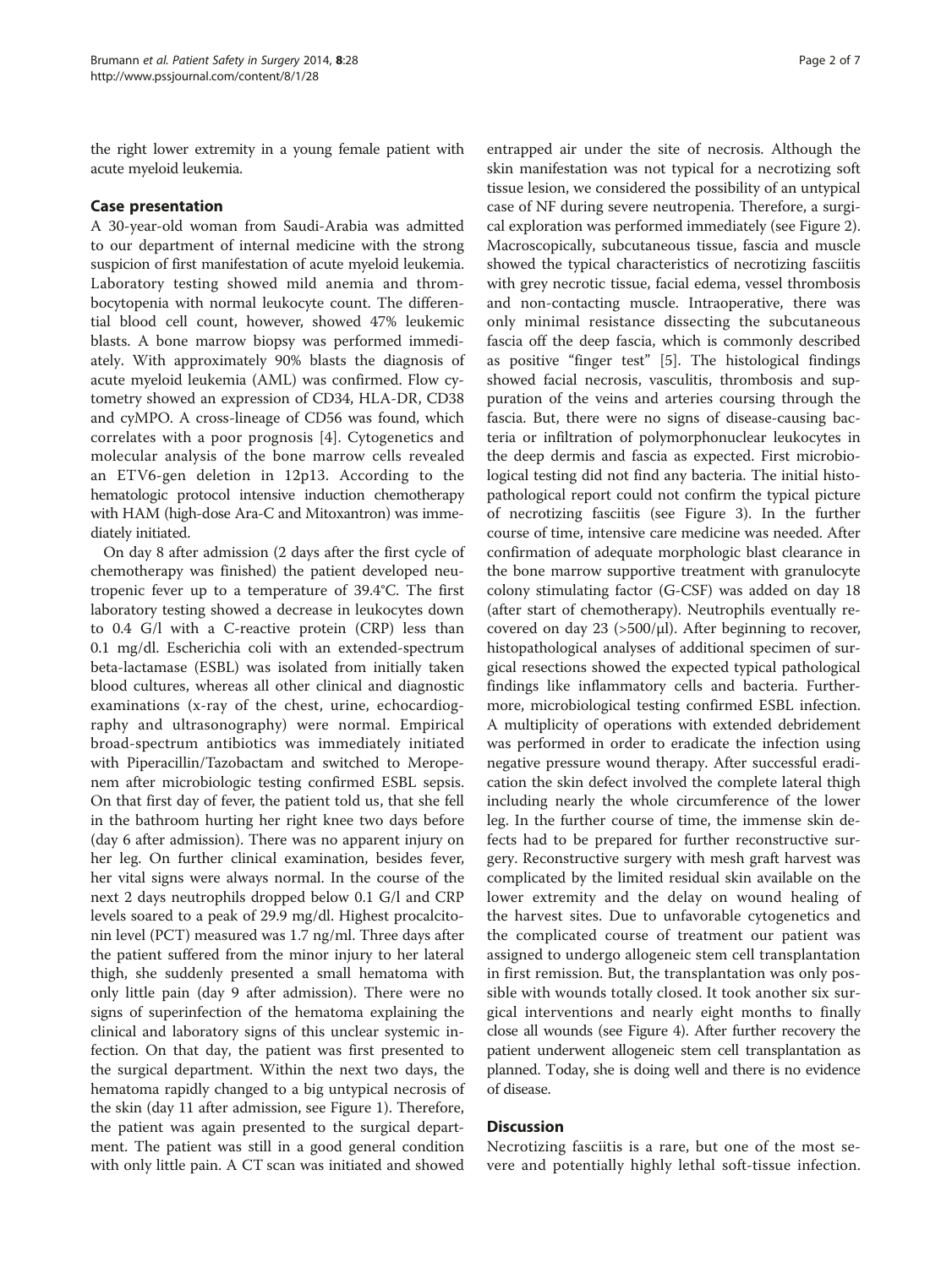<span id="page-2-0"></span>

If surviving this medical and surgical emergency, patients face long hospitalizations on intensive care units, multiple reconstructive interventions and intensive rehabilitation. Mortality rates have been shown to be determined by the time and delay of operative intervention [[6-9](#page-6-0)]. Therefore, timing and adequacy of radical, extended operative debridement coupled with supportive broadspectrum antibiotics has a substantial influence on the remaining high mortality [\[10,11\]](#page-6-0). To assure patient safety not only in surgery - a high index of suspicion leading to the expeditious diagnosis of necrotizing fasciitis followed by appropriate resuscitation and eradicative surgery is needed. The diagnosis and distinction of NF from other less fatal soft tissue infections is still notoriously difficult and becomes even more challenging if patients' clinical presentation is exceptional due to an underlying disease and its specific therapy.

There are less than 10 cases reported with adults suffering from necrotizing fasciitis secondary to acute myeloid leukemia (see [[12\]](#page-6-0)). The few instances describing such cases underline the necessity to consider NF even if the clinical symptoms, skin manifestation and course

of the patient's condition might not be typical for NF. That is particularly applying for cases of malignancy and following chemotherapy as the subsequent granulocytopenia might mask typical findings like fever and high levels of inflammatory markers in the laboratory diagnostic or lead to missing bacteria and inflammatory cells in the histopathological testing.

We present a young woman with first AML manifestation and subsequent immune suppression due to intensive chemotherapy that went on suffering from a severe form of necrotizing fasciitis of the lower extremity. Our case presents a diagnostic challenge given the equivocal clinical signs – including the skin manifestations and a potentially misleading histology. This report may help increase awareness of untypical presentations of necrotizing soft-tissue infection in severely immunocompromised patients.

Although there have been several attempts to identify special criteria for early diagnosis, necrotizing fasciitis is a clinical diagnosis depending on verifying operative findings. As the infection takes its origin in the deep tissue, delayed diagnosis followed by subsequent delayed

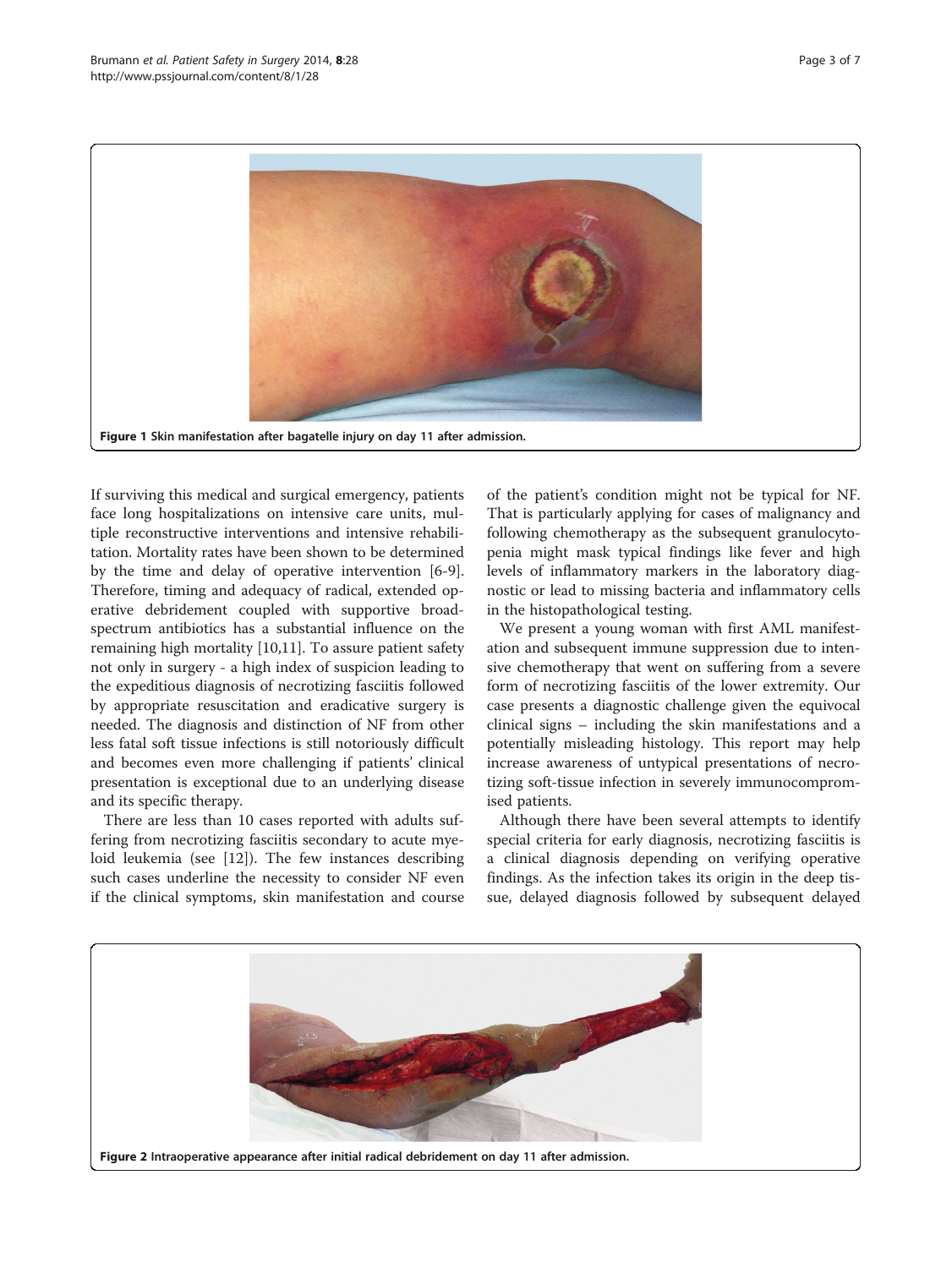<span id="page-3-0"></span>

operative therapy is still a problem [[6,10](#page-6-0)]. NF often follows bagatelle injury like stiches, injections, trauma or more seldom operation or burn injury. Following such a bagatelle injury, different bacteria are able to induce necrotizing fasciitis like streptococci, staphylococci, enterococci, escherichia coli, and anaerobe bacteria [\[13](#page-6-0)]. Characteristically, type II NF is a monomicrobial infection with streptococci or gram-negative bacteria, which shows a more rapid and aggressive clinical course than type I infections. In general, predisposing risk factors are diabetes mellitus, immune suppression, end-stage renal failure, pulmonary disease, malignancy (especially leukemia), and injection drug abuse, which are normally associated with type I infection, whereas immune competent, healthy people are more often confronted with

aggressive forms of type II infections [\[13\]](#page-6-0). Regarding this case, our patient suffers from a malignancy (AML) and a subsequent immune suppression due to chemotherapy, which normally would have predestinated her to develop a polymicrobial type I infection. But, in our case, we found a monomicrobial type II infection as the taken skin rashes only showed E. coli. Furthermore, E. coli is not a typical type II category bacterium. Most commonly type II infections are induced by group A streptococcal bacteria.

The variety and in some cases even absence of early and specific cutaneous and systemic manifestations may lead to a potentially fatal failure of immediate recognition and diagnosis of necrotizing fasciitis. The commonly described clinical signs are disproportional pain, erythema, tenderness, warm and swollen skin, blistering, skin crepitus and necrosis. But, they are only observed in 10% to 40% of all patients [\[8,14,15](#page-6-0)]. All these aforementioned signs are indicative for a local infection, but the differentiation between non-necrotizing soft-tissue infections like cellulitis or erysipelas and necrotizing soft-tissue infections remains quite difficult. Apparently, the most constant initial clinical feature (91,1%) is "pain out of proportion" or so-called "pain extending past margin of apparent skin infection" compared to physical finding [[13](#page-6-0)]. In this presented case, our patient showed only unspecific signs of systemic infection with neutropenic fever and a raise of CRP without any infectional focus two days after last induction chemotherapy (8 days after admission). She did not present any cutaneous signs in the first few days. In the course of two more days she developed a hematoma on the lateral thigh and asking her she remembered a blunt trauma to her lower extremity a few days before. She only reported little pain

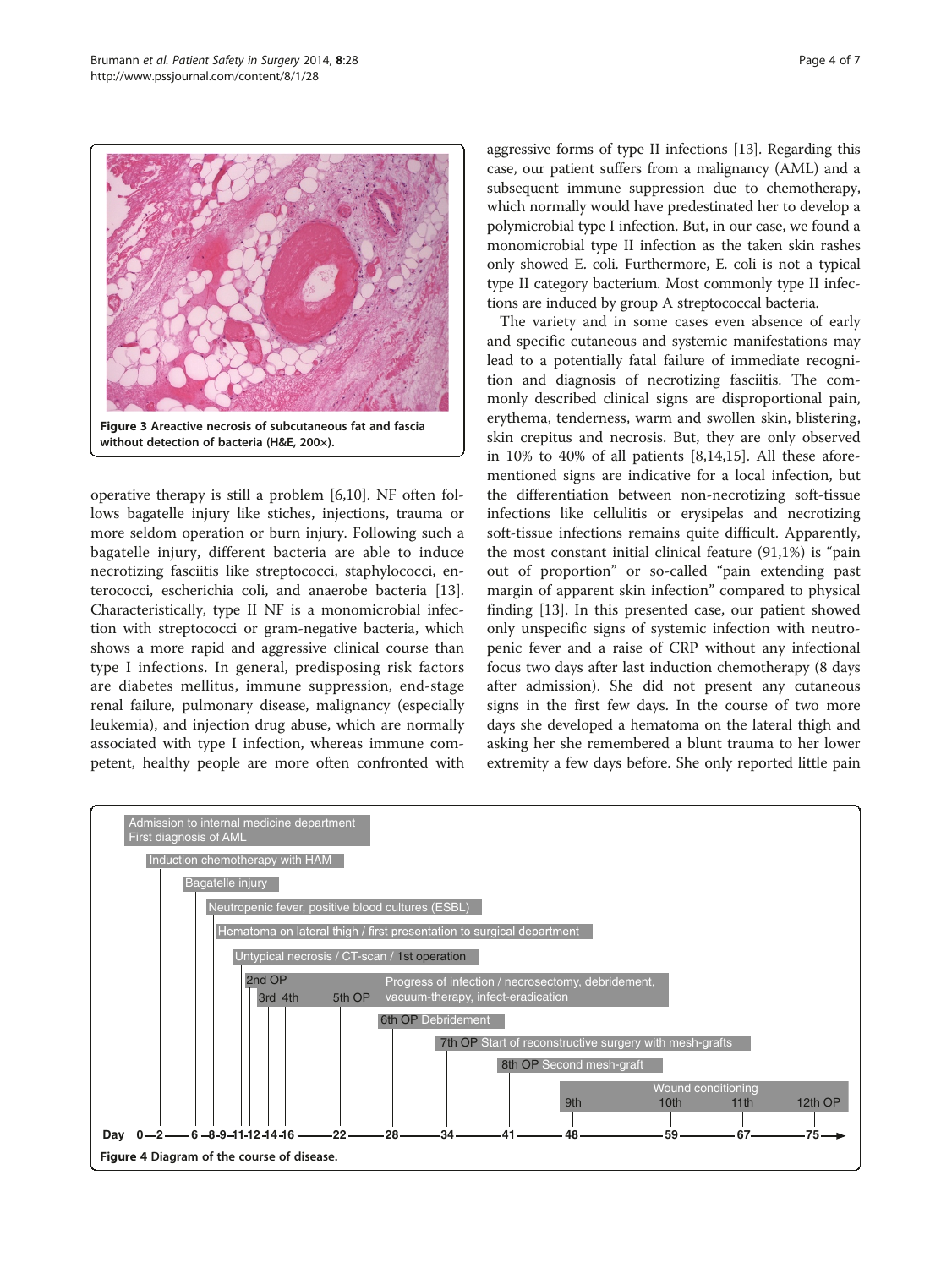over the whole period. Signs of severe systemic manifestation like hypotension, prostration or even multiple organ failure have often been described to be helpful in diagnosing patients suffering from NF [[16](#page-6-0),[17](#page-6-0)], but have not been seen in our case. In accordance, Wong and colleagues showed in their retrospective study, that only 18% were hypotensive and only 53% presented with high temperature on admission [[8\]](#page-6-0). Retrospectively, the presented hematoma was not only due to the bagatelle injury but the initial sign of a necrotizing fasciitis. Therefore, one has to keep in mind that patients can appear systemically quite well despite the presence of necrotizing fasciitis especially in case of immune suppression - as these patients are not able to response to infection adequately and skin manifestation may present different due to their blunted immunological response system.

In the last decades, a variety of diagnostic tools have been described to facilitate and hasten the diagnosis of NF. For instance, Wang et al. established three different stages of NF according to skin manifestations [[18](#page-6-0)]. They retrospectively analyzed the cutaneous manifestations of NF in patients who were not surgically treated for at least 8 days. Depending on these observations they introduced a staging system correlating with disease's progression (early (1), intermediate (2) and late (3) stage). Following this clinical staging system, patients in stage 1 typically present with tenderness to palpation, erythema and swollen and warm skin. Patients in stage 2 show blister and bullae formation as well as skin fluctuance and induration. Patients in stage 3 present with hemorrhagic bullae, skin anesthesia, crepitus and skin necrosis. Our patient first did not show any cutaneous manifestation besides a little hematoma after the inadequate trauma to her upper leg without swelling, erythema or warming. In the course of time it rapidly changed and her lateral thigh suddenly presented with a blistering and a central necrosis with a surrounding erythema. Following *Wang et al.* she did not show the typical first and second stage of NF, but the late third one without precedent "cutaneous warning signals".

Based on laboratory findings, Wong et al. proposed a numerical scoring system to distinguish necrotizing fasciitis from other soft tissue infections, called the LRINEC (Laboratory Risk Indicator for Necrotizing Fasciitis) score. This score is calculated by assuming each of the six potentially predictive factors (CRP, WBC, hemoglobin, sodium, serum creatinine, serum glucose). They are measured upon admission to classify patients into a group of low-, intermediate-, and high-risk patients [\[19](#page-6-0)]. In our case, we can retrospectively calculate a LRINEC score of 2, which correlates - according to presented scoring system with a low risk category and a NF probability of less than 50%. One possible source of error in this scoring system might be the fact that normally an increase of leukocytes - as correlating with the systemic infection leads to a higher LRINEC score. But this is not the case for severely immunocompromised patients who cannot develop leukocytosis and therefore underscore in this scoring system.

Wall et al. established another scoring system using WBC count and serum sodium levels to diagnose NF. With a specificity of 76% and a positive predictive value of 26% it might be of help for the elimination of the diagnosis of a necrotizing soft tissue infection but not for the proof of it [\[20](#page-6-0)]. Besides the typical inflammatory markers like CRP, leukocytes and PCT, patients suffering from NF often present with hypocalcaemia due to the fat necrosis, acidosis, hypoalbuminemia or hyperuricaemia [[21](#page-6-0)]. Until now, these mentioned laboratory abnormalities in patients with NF are only nonspecific findings.

In order to immediately distinguish between necrotizing and non-necrotizing soft tissue infections a prospective study was performed to characterized serum cytokine levels and WBC counts of patients presenting with a high suspicion of NF in the emergency department. In their study, Rodriguez et al. found significantly higher levels of WBC and significantly lower levels of interleukin-1β in patients with NF compared to those suffering from non-NF soft tissue infections. There were no significant differences regarding other potential inflammatory cytokines like Il-1Ra, IL-6, IL-8 or INF-γ [\[21\]](#page-6-0). Although these findings might be helpful in the early diagnosis of NF, cytokine assays needed for an instant screening are not widely available, which is - at that time - the major limitation.

Trebesius et al. tested fluorescence in situ hybridization (FISH) and showed that it was a suitable method for the rapid and cultivation-independent identification of bacterial pathogens. The results of their experimental study described an rRNA-targeted oligonucleotide set covering more than 95% of the pathogens that are associated with NF. However, they only studied a small sample size and this method is only an experimental approach so far [[22](#page-6-0)].

Particularly for infectious diseases following a fulminant live-threatening course, such as NF, a fast and reliable detection technique would be of great importance. But, taking all these investigations into account, a reliable and widely available test for the contemporary diagnosis of NF is unfortunately still missing.

A further obligatory diagnostic tool, especially in unusual cases in which the intraoperative findings are unclear, is histology. In untypical cases, the result of the tissue sample and instantaneous sections might be very helpful in distinguishing between non-necrotizing soft tissue infection or necrotizing forms and might thereby help the surgeon to decide, whether there is a need for an early second look and repeated debridement. Common pathologic criteria as described by Stamenkovic and colleagues to reliably identify NF imply extensive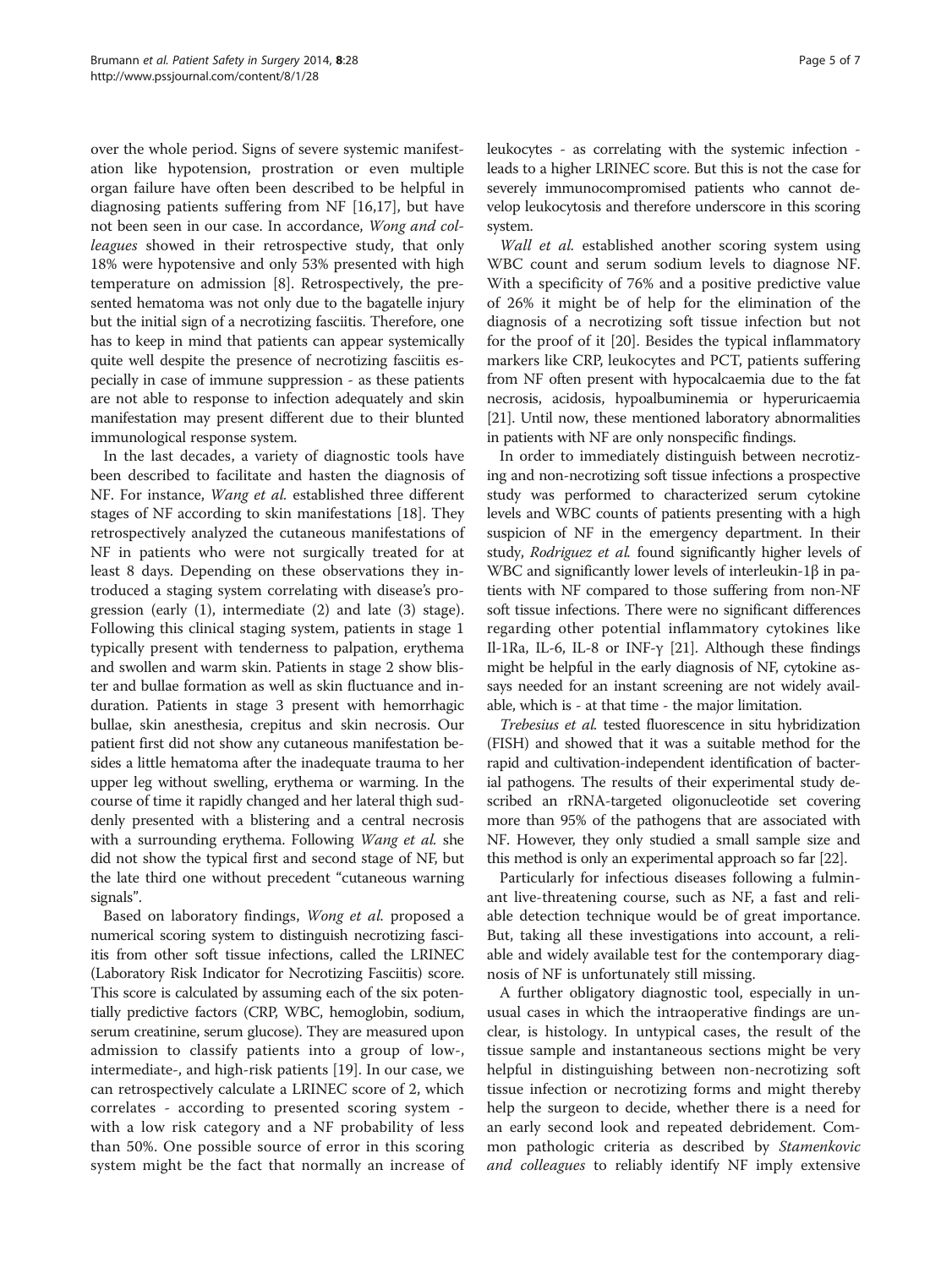tissue destruction, necrosis of the superficial fascia, dermis-, and fascia-infiltration of polymorphonuclear leucocytes, fibrinous thrombi of arteries and veins coursing through the fascia, angiitis with fibrinoid necrosis of arterial and venous walls, presence of microorganisms within the destroyed fascia and dermis and an absence of muscle involvement [\[23\]](#page-6-0). The histopathological findings in our presented case were unusual (see Figure [3](#page-3-0)). The initial pathological report said that - as there were no signs of bacteria or inflammatory cells –a necrotizing fasciitis was more or less improbable. In contrast, our intraoperative findings were typical including the so-called "dishwater" or "foul-smelling discharge", necrosis and loss of the normal resistance of the fascia to finger dissection, which is called the positive "finger test" [[10\]](#page-6-0). Therefore, our patient was treated according to NF guidelines irrespective of the initial histopathological findings. Regarding our special case, the initial skin biopsy and microbiological testing was misleading. In our opinion, this is most likely due to the fact that our patient suffered from severe neutropenia and thereby could not respond to this necrotizing infection adequately. After beginning recovery, further taken tissue samples then showed the expected typical inflammatory cells and microbiological testing confirmed ESBL infection. Considering these facts - in terms of doubt - the operative exploration should remain the gold standard modality for the diagnosis of NF irrespective of all available diagnostic tools.

The severe granulocytopenia was a key component in our case. Bone marrow suppression - particularly granulocytopenia - is a common feature of AML itself and is an inevitable side effect of intensive treatment of leukemia. Our patient showed a severe neutropenia from right at presentation of disease. Because of persistent neutropenia with evidence of severe necrotizing soft tissue infection, we decided to start G-CSF therapy on day 18. The decision to start a supportive treatment with granulocyte colony stimulating factor (G-CSF) in AML patients is discussed controversially but depends on the circumstances. One the one hand, G-CSF therapy yields a certain risk of leukemic blasts induction. One the other hand, however, administration of this cytokine to neutropenic leukemia patients has been associated with a reduction in fever, clinical infections, and length of hospital stay [\[24](#page-6-0),[25\]](#page-6-0). According to current opinion, leukocyte response correlates well with a favorable outcome in children with NF and leukemia notifying that leukocyte production by bone marrow is essential for survival of leukemia patients with additional necrotizing fasciitis [[26-28](#page-6-0)].

In summary, it is essential to accentuate that there are no mandatory "hard signs" for the diagnosis of necrotizing fasciitis, which still leads to a missed early diagnosis in 85% to 100% of all cases [\[8](#page-6-0)]. A retrospective analysis pointed out, that 35% of later NF has been misinterpreted like cellulites or severe non-necrotizing softtissue infection [[29\]](#page-6-0). Another retrospective study found that only 14% of patients with NF were admitted with the right diagnosis [[8](#page-6-0)].

For this reason - even more in case of malignancy and immune suppression that might lead to an untypical clinical presentation - patients depend on a high awareness of the involved physicians and a close cooperation of all medical faculties to assure patient safety.

## Conclusion

The combination of malignancy like AML and subsequent severe neutropenia due to chemotherapy increases the risk of delayed diagnosis and consequent surgical treatment of necrotizing fasciitis as "typical" skin signs, systemic manifestations and histopathological findings might be misleading or even missing according to the underlying disease. Delayed recognition of NF leading to consequent massive soft tissue loss and sepsis remains a potential deadly pitfall in the management of this disease. To assure patient safety in surgery, a high amount of suspicion and awareness of the variety of clinical findings is indispensable when confronted with such a complex and fluctuating clinical entity.

#### Abbreviations

AML: Acute myeloid leukemia; ESBL: Extended-spectrum beta-lacatmase; FISH: Fluorescence in-situ hybridization; G-CSF: Granulocyte colonystimulating factor; HAM: High-dose Ara-C and Mitoxantron; HLA-DR: Human leukocyte antigens; Il-1Ra: Interleukin-1 Receptor Antagonist; IL-6: Interleukin-6; IL-8: Interleukin-8; INF-γ: Interferon-gamma; NF: Necrotizing fasciitis; PCT: Procalcitonin; rRNA: Ribosomal ribonucleic acid; WBC: White blood cell.

#### Competing interest

The authors declare no competing interest related to this manuscript.

#### Authors' contributions

MB and EE drafted and designed the manuscript. EE, MB and AV performed the clinical examinations and the surgical procedures. AV was the attending oncologist and systematically reviewed this manuscript. KS provided the histopathological pictures and proofed the manuscript for the correctness of the pathological items. VB critically analyzed the literature and finalized the manuscript. WM gave substantial input and critically revised the manuscript. All authors gave final approval of the article to be published.

#### Acknowledgement

We thank Hella M. Thun for the preparation of the figures. Written informed consent was obtained from the patient for publication of this case report and any accompanying images. A copy of the written consent is available for the Editor-in-Chief of this journal.

#### Author details

<sup>1</sup> Department of Trauma Surgery, University Hospital Munich Ludwig-Maximilians-University, Nussbaumstr. 20, Munich 80336, Germany. <sup>2</sup>Department of Hematology and Oncology, University Hospital Munich, Ludwig-Maximilians-University, Ziemsenstr. 1, Munich 80336, Germany. <sup>3</sup>Institute of Pathology, University Hospital Munich, Ludwig-Maximilians-University Thalkirchnerstr. 36, Munich 80337, Germany.

#### Received: 25 April 2014 Accepted: 18 June 2014 Published: 26 June 2014